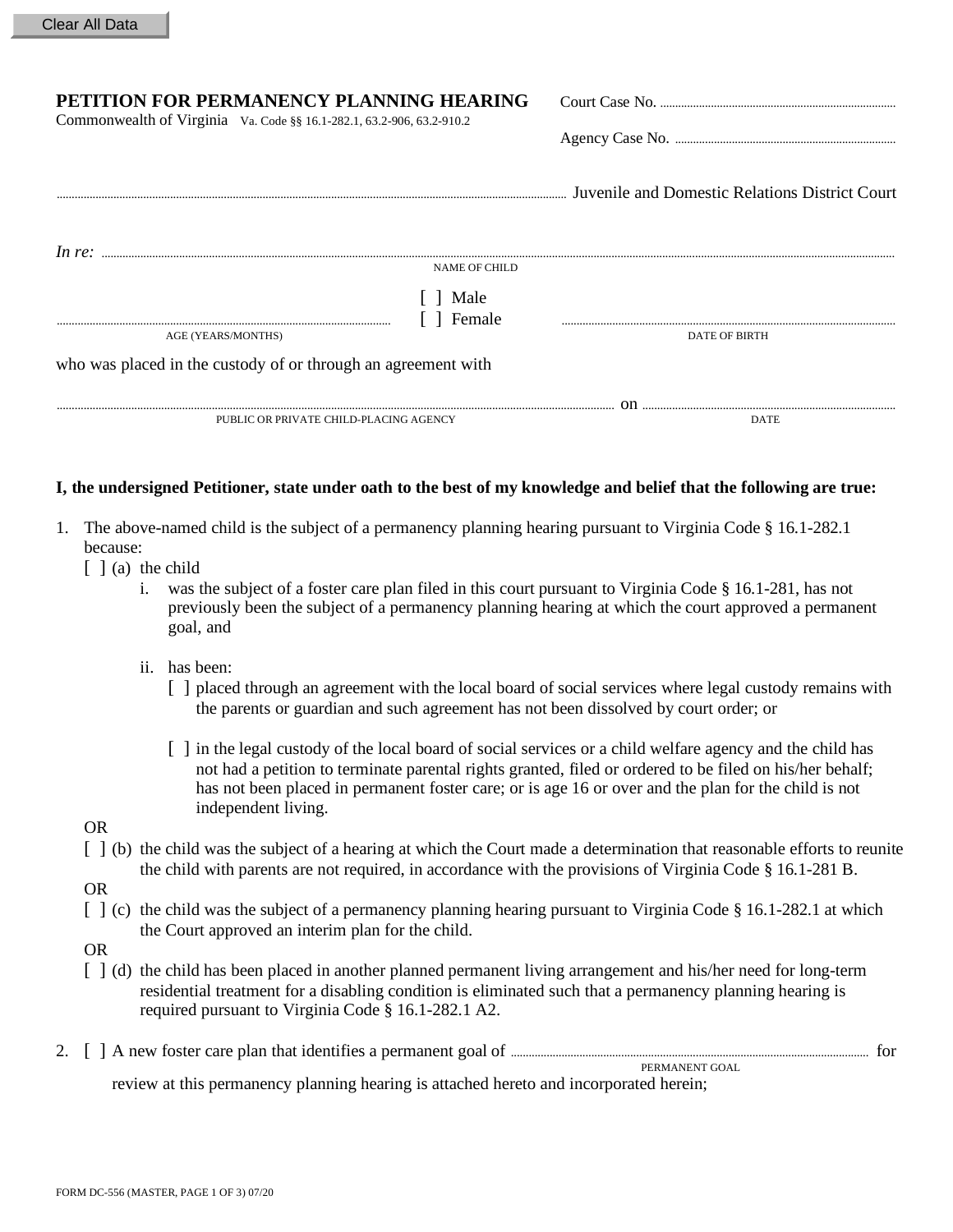Court Case No. ...............................................................................

- [ ] (a) the board or agency seeks to achieve the permanent goal for the child and, therefore, petitions the court for the following relief:
	- [ ] transfer custody of child to his/her prior family, namely

......................................................................................................................................................................................................................................................................

NAME

- [ ] dissolve the board's placement agreement and return the child to his/her prior family.
- [ ] transfer custody of the child to a relative other than the child's prior family, or to fictive kin for the purpose of establishing eligibility for the Federal-Funded Kinship Guardian Assistance program pursuant to § 63.2-1305 or the State-Funded Kinship Guardianship Assistance Program pursuant to § 63.2-1306, namely

#### ...................................................................................................................................................................................................................................................................... NAME

- [ ] approve termination of residual parental rights as being in the best interest of the child, and, upon separate petitions [ ] filed [ ] to be filed, terminate residual parental rights pursuant to Virginia Code § 16.1-277.01 or § 16.1-283.
- [ ] place child, who is 16 years of age or older, in permanent foster care.
- [ ] A permanent foster care agreement is appended.
- [ ] direct the agency with custody of the child to provide the child with services to transition to independent living if the child has been admitted to the United States as a refugee or asylee, has attained the age of 16 years and the plan is independent living.
- [ ] place the child, who is 16 years of age or older, in another planned permanent living arrangement.
- OR
- [ ] (b) The board or agency has thoroughly investigated the feasibility of the alternatives listed in Virginia Code § 16.1-282.1 A  $(i)$  – (v) and alleges that none of these alternatives is in the best interest of the child and, therefore, petitions the court for approval of an interim plan and the following relief:
	- [ ] continue custody with the board or agency or continue placement with the board through a parental agreement; or
	- [ ] transfer custody to the board or agency from the parents or guardian of a child who has been in foster care through an agreement where the parents or guardian retained legal custody.
- 3. [ ] If 2(b) above is applicable, the foster care plan pursuant to Virginia Code § 16.1-282.1 B includes provisions for accomplishing the permanent goal within 6 months, and summarizes the investigation conducted of the alternatives listed in Virginia Code § 16.1-282.1 A (i) – (v) and states why achieving each of these is not in the best interest of the child at this time. The foster care plan describes the child's placement, including in-state and out-of-state placement options and whether the child's placement is in-state or out-of-state. If the child's placement is out-of-state, the foster care plan provides the reason why the out-of-state placement is appropriate and in the best interests of the child.
- 4. [ ] The child has been in the custody of the local board or child welfare agency for 15 of the most recent 22 months and no petition for termination of parental rights has been filed for the following reasons:
	- [ ] the child is being cared for by a relative; or
	- [ ] the local board or child welfare agency has determined that the filing of such a petition is not in the best interest of the child and has documented a compelling reason for such decision in the child's foster care plan; or
	- [ ] the local board has not provided to the family of the child, within the time period established in the child's foster care plan, services deemed necessary for the child's safe return home or has not otherwise made reasonable efforts to return the child home, if required under  $\S 473(a)(15)(B)(ii)$  of Title IV-E of the Social Security Act (42 U.S.C. § 673).

# AND